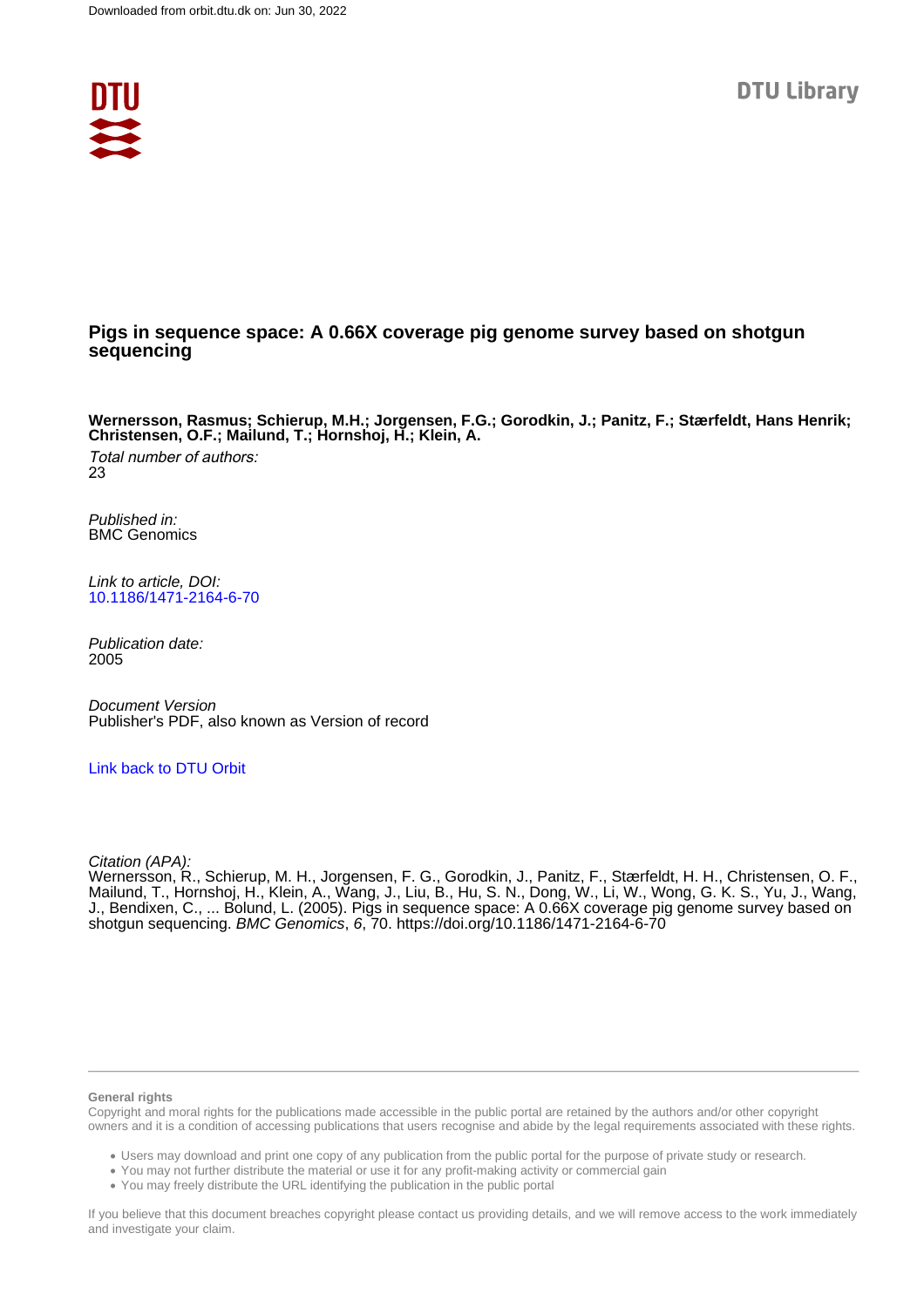# Research article **[Open Access](http://www.biomedcentral.com/info/about/charter/)**

# **Pigs in sequence space: A 0.66X coverage pig genome survey based on shotgun sequencing**

Rasmus Wernersson†1, Mikkel H Schierup†2, Frank G Jørgensen2, Jan Gorodkin<sup>3</sup>, Frank Panitz<sup>4</sup>, Hans-Henrik Stærfeldt<sup>1</sup>, Ole F Christensen<sup>2</sup>, Thomas Mailund<sup>2</sup>, Henrik Hornshøj<sup>4</sup>, Ami Klein<sup>3</sup>, Jun Wang<sup>5,6</sup>, Bin Liu<sup>6</sup>, Songnian Hu6, Wei Dong6, Wei Li6, Gane KS Wong6, Jun Yu6, Jian Wang6, Christian Bendixen<sup>4</sup>, Merete Fredholm<sup>3</sup>, Søren Brunak<sup>1</sup>, Huanming Yang<sup>\*6</sup> and Lars Bolund\*5,6

Address: 1Center for Biological Sequence Analysis, Technical University of Denmark, Lyngby, Denmark, 2Bioinformatics Research Center, University of Aarhus, Aarhus, Denmark, <sup>3</sup>Division of Genetics, The Royal Veterinary and Agricultural University, Copenhagen, Denmark,<br><sup>4</sup>Department of Animal Breeding and Genetics, Danish Institute of Agricultural Science University of Aarhus, Aarhus, Denmark and 6Beijing Genomics Institute, Beijing, China

Email: Rasmus Wernersson - raz@cbs.dtu.dk; Mikkel H Schierup - mheide@birc.au.dk; Frank G Jørgensen - frank@birc.au.dk; Jan Gorodkin - gorodkin@bioinf.kvl.dk; Frank Panitz - frank.panitz@agrsci.dk; Hans-Henrik Stærfeldt - hhs@cbs.dtu.dk; Ole F Christensen - olefc@birc.au.dk; Thomas Mailund - mailund@birc.au.dk; Henrik Hornshøj - henrik.hornshoj@agrsci.dk; Ami Klein - ami@genome.kvl.dk; Jun Wang - WangJ@genomics.org.cn; Bin Liu - liub@genomics.org.cn; Songnian Hu - husn@genomics.org.cn; Wei Dong - dongw@genomics.org.cn; Wei Li - liwei@genomics.org.cn; Gane KS Wong - gksw@u.washington.edu; Jun Yu - JunYu@genomics.org.cn; Jian Wang - wangjian@genomics.org.cn; Christian Bendixen - christian.bendixen@agrsci.dk; Merete Fredholm - merete.fredholm@ihh.kvl.dk; Søren Brunak - Brunak@cbs.dtu.dk; Huanming Yang\* - Yanghm@genomics.org.cn; Lars Bolund\* - bolund@genomics.org.cn

\* Corresponding authors †Equal contributors

Published: 10 May 2005

*BMC Genomics* 2005, **6**:70 doi:10.1186/1471-2164-6-70

[This article is available from: http://www.biomedcentral.com/1471-2164/6/70](http://www.biomedcentral.com/1471-2164/6/70)

© 2005 Wernersson et al; licensee BioMed Central Ltd.

This is an Open Access article distributed under the terms of the Creative Commons Attribution License [\(http://creativecommons.org/licenses/by/2.0\)](http://creativecommons.org/licenses/by/2.0), which permits unrestricted use, distribution, and reproduction in any medium, provided the original work is properly cited.

Received: 13 December 2004 Accepted: 10 May 2005

### **Abstract**

**Background:** Comparative whole genome analysis of Mammalia can benefit from the addition of more species. The pig is an obvious choice due to its economic and medical importance as well as its evolutionary position in the artiodactyls.

**Results:** We have generated ~3.84 million shotgun sequences (0.66X coverage) from the pig genome. The data are hereby released (NCBI Trace repository with center name "SDJVP", and project name "Sino-Danish Pig Genome Project") together with an initial evolutionary analysis.

The non-repetitive fraction of the sequences was aligned to the UCSC human-mouse alignment and the resulting three-species alignments were annotated using the human genome annotation. Ultraconserved elements and miRNAs were identified. The results show that for each of these types of orthologous data, pig is much closer to human than mouse is. Purifying selection has been more efficient in pig compared to human, but not as efficient as in mouse, and pig seems to have an isochore structure most similar to the structure in human.

**Conclusion:** The addition of the pig to the set of species sequenced at low coverage adds to the understanding of selective pressures that have acted on the human genome by bisecting the evolutionary branch between human and mouse with the mouse branch being approximately 3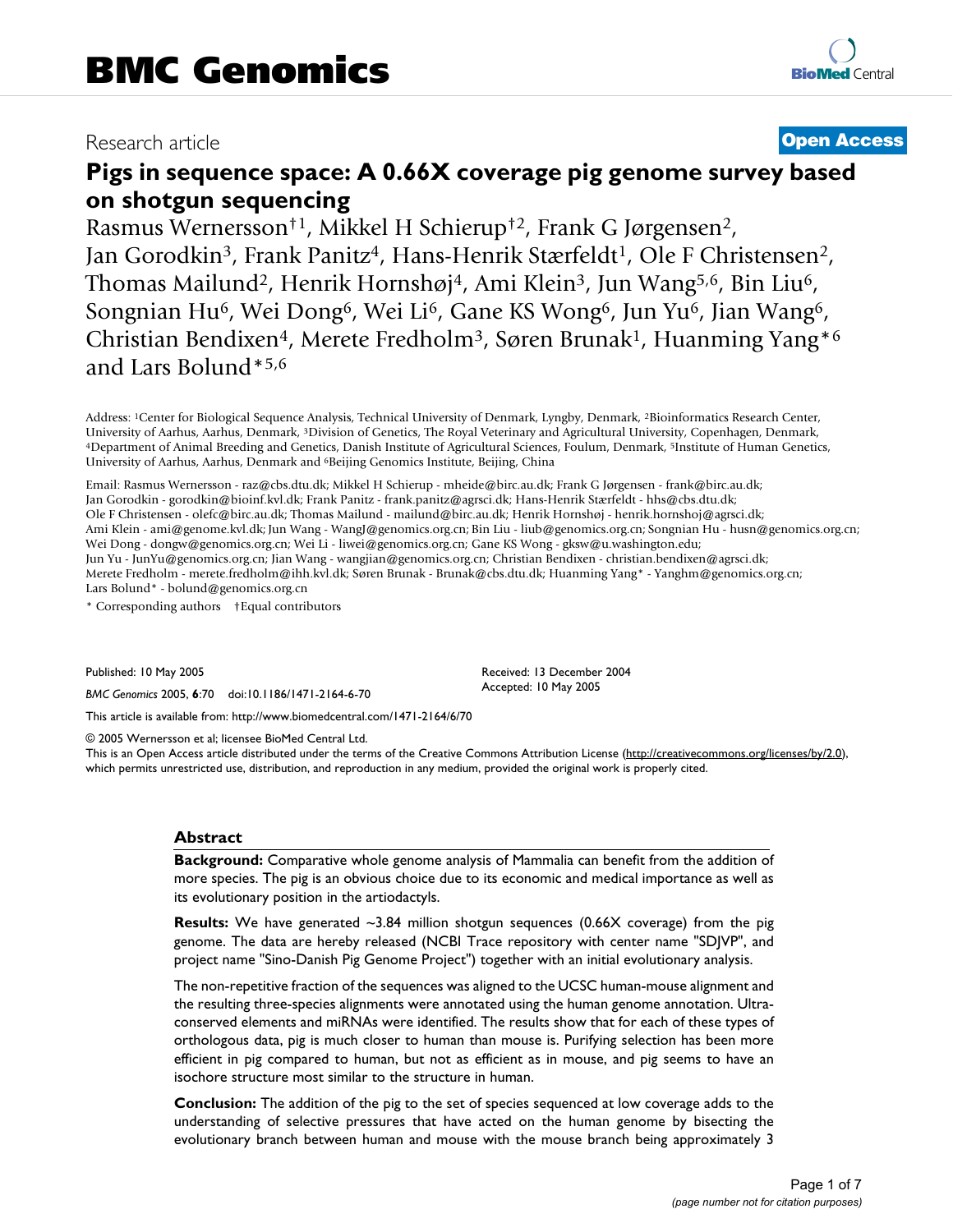times as long as the human branch. Additionally, the joint alignment of the shot-gun sequences to the human-mouse alignment offers the investigator a rapid way to defining specific regions for analysis and resequencing.

### **Background**

The domesticated pig (*Sus scrofa*) is an obvious choice for genome sequencing, because of its important economic value for meat production and its relevance to biomedical research. The evolutionary position of the pig as an artiodactyl, where no other large scale sequencing efforts have so far been published, makes it valuable for comparative genomics.

Comparative vertebrate genome analysis – e.g. with the aim of understanding evolutionary pressures on the human sequence – is most cost-effective with relatively low coverage, genome wide sequencing of species at different evolutionary distances [1,2]. The mouse and rat genomes [3,4] and the chimpanzee genome [5] have offered sequences, which are evolutionary quite distant and very close to the human genome sequence, respectively. The evolutionary close chimpanzee sequence can pinpoint significant recent changes in genes, but is not efficient for identification of important regions by comparative approaches because many regions are extremely conserved by chance effects and differences in mutation rates over the genome. The more distantly related rodent sequences are useful in the search for conserved regions of biological importance. However, more species are needed, and an artiodactyl like pig is an obvious choice for the following reasons. 1), By comparing rodents and human, it is not possible to determine whether observable differences, e.g. difference in isochore structure, are mainly due to changes in the rodent or primate lineage since their divergence (approximately 90 million years ago, see 6); 2) Rodents have only a subset of the biological functions important to humans. By including pig additional functions will be covered; 3) Even though rodents, artiodactyls and primates diverged at approximately the same time [6,7], molecular evolution has been faster in the rodent branch, thus the pig is expected to be closer in sequence to human than mouse is. The importance of these points is generally appreciated and comparative genomics sequencing initiatives focusing on restricted regions of the genomes have recently provided much insight [e.g. [1,2]].

The Chinese-Danish pig sequencing consortium has generated about 3.84 million high quality sequences from 5 pig breeds. The present study releases these data and reports an initial evolutionary analysis which confirms that pig and human are closer in sequence space and quantifies the rates of evolution in the pig, rodent and

| Table 1: Overview of the number of raw reads generated from |  |
|-------------------------------------------------------------|--|
| each breed.                                                 |  |

| <b>Breed</b> | Number of high<br>quality reads | <b>Number of bases</b> |
|--------------|---------------------------------|------------------------|
| Hampshire    | 707.281                         | 363.550.668            |
| Yorkshire    | 1.204.666                       | 652.086.833            |
| Landrace     | 650.609                         | 342.562.503            |
| Duroc        | 1,015,722                       | 574.663.060            |
| ErHuaLian    | 256.993                         | 150.835.661            |
| Total        | 3.835.271                       | 2.083.698.725          |

human lineages for various categories of the genome sequences.

#### **Results**

Table 1 shows the amount of high quality sequence obtained from 5 pig breeds (NCBI Trace repository under center name "SDJVP", and project name "Sino-Danish Pig Genome Project"). The average trimmed length of the ~3.84 million sequences was 543 base pairs, yielding a total of 2.1 billion base pairs, equivalent to 0.66X coverage of redundancy of the 3.15 billion base pair pig genome. It is expected that  $1-(1-543/3.15 \times 10^9)^{\wedge}3.84 \times$  $10<sup>6</sup>$  = 48% of the pig genome sequence has been hit at least once by this sequencing project. The low coverage prevents making a real assembly of the pig sequences and, thus, the contig coverage is not estimated. The analyses are therefore based on a very large number of short alignments. Repeatmasking (supplementary Table 1) masked 36% of all base pairs. The distribution of repeat types is overall very similar to what is observed in human, except for the expected absence of Alu-elements (Additional file 1). Overall, 38% of the coding fraction of the humanmouse alignment, 38% of the 5' UTR, 33 % of the 3' UTR, 23% of the intron region and 24% of the intergenic region could be expanded to a three-species alignment with the addition of the pig reads. This coverage of the humanmouse alignment by the pig genome sequences was close to our prior expectation. Since only 48% of the base pairs in the pig genome are expected to have been hit, we would only expect to hit at most 48% of the human-mouse alignment, assuming perfect conservation. However, in practice there is some lack of power in BLAST due to the fragmented nature of the pig shotgun reads (being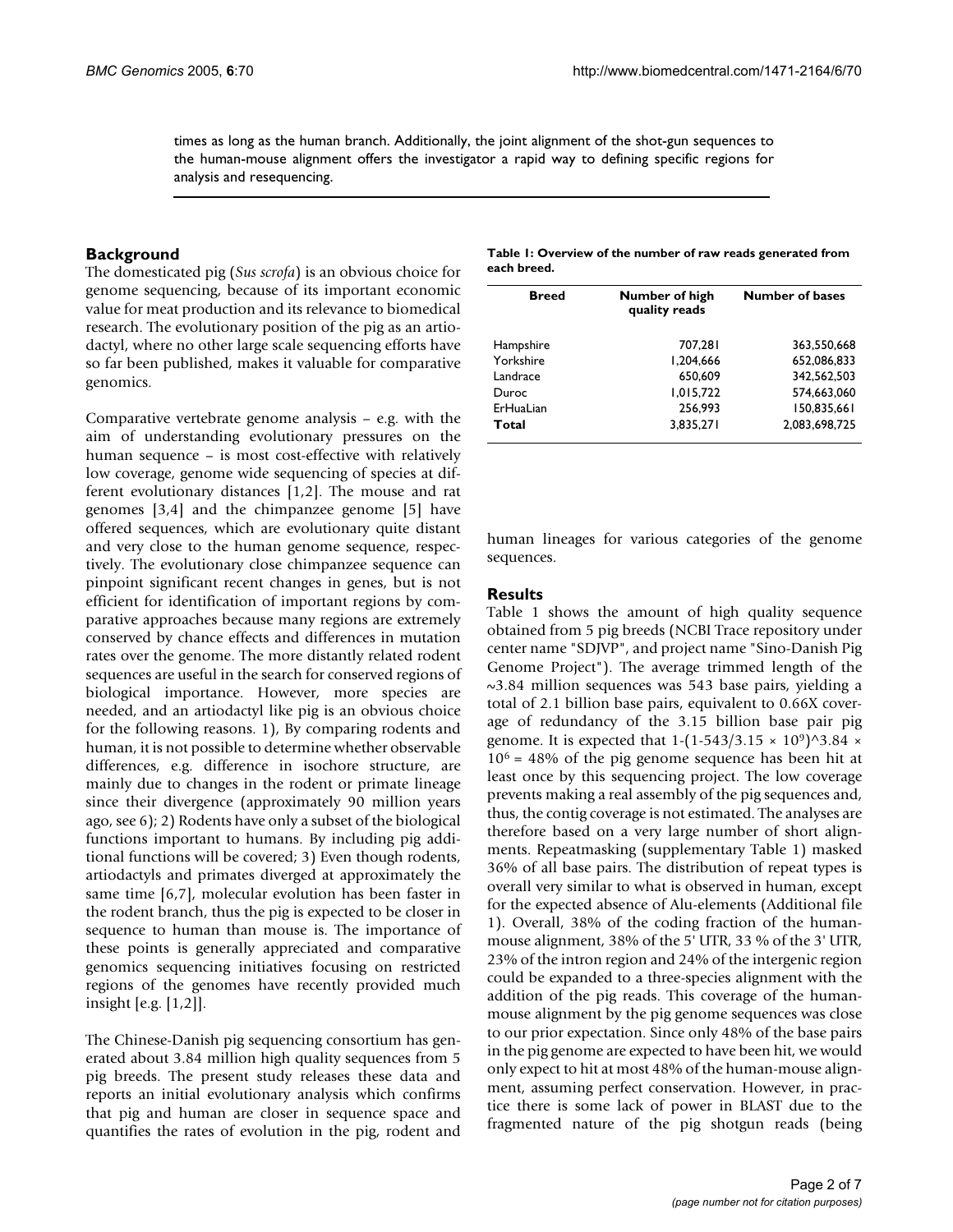

Evolutionary distances between mouse, pig and human for conserved sequences divided into functional classes using the annotation of the human genome. Branch lengths are estimated using the HKY substitution model with gamma correction [12].

fragmented even more by the repeatmasking), and we expect that some of the human-mouse alignment has no longer an orthologues region in the pig genome. For the non-coding regions, the coverage of the human-mouse alignment by the pig genome sequences is lower than for the coding regions, but this may be explained by lower selective constraints and a much higher rate of insertionsdeletions in these regions.

The alignments were used to generate the phylogenetic trees in Figure 1. As the pig, mouse and human lineages are believed to have diverged at approximately the same time, the trees allow for separate studies of evolution on the human and mouse branches since the divergence of the two species (the root). Due to a generally lower rate of nucleotide substitutions in the pig and human lineages, the porcine sequences are more similar to the human than to the mouse sequences. Overall, the exonic sequences show the slowest evolution, followed by 5' UTR, 3'UTR,

intergenic and intronic regions, reflecting different levels of selective constraint on these domains.

### *Ultra-conserved sequences*

By aligning the set of ultra-conserved regions against the pig genome reads using BLAST, we were able to find 239 of the 481 known regions reported in Bejerano *et al*. (2004) with a significant hit of at least 150 bp. Only 12 of these regions were less than 98% conserved (85–97% identity). This result agrees very well with the expected 48% of the pig genome being covered and the assumption that these regions are very well conserved within Mammalia.

By aligning the pig shotgun data against all human transcripts (NCBI build 34) we found 758 completely conserved sequences exceeding 200 bp in length. Of these, 41 were also found to be completely conserved in the mouse genome, while 590 were less conserved (more than 95%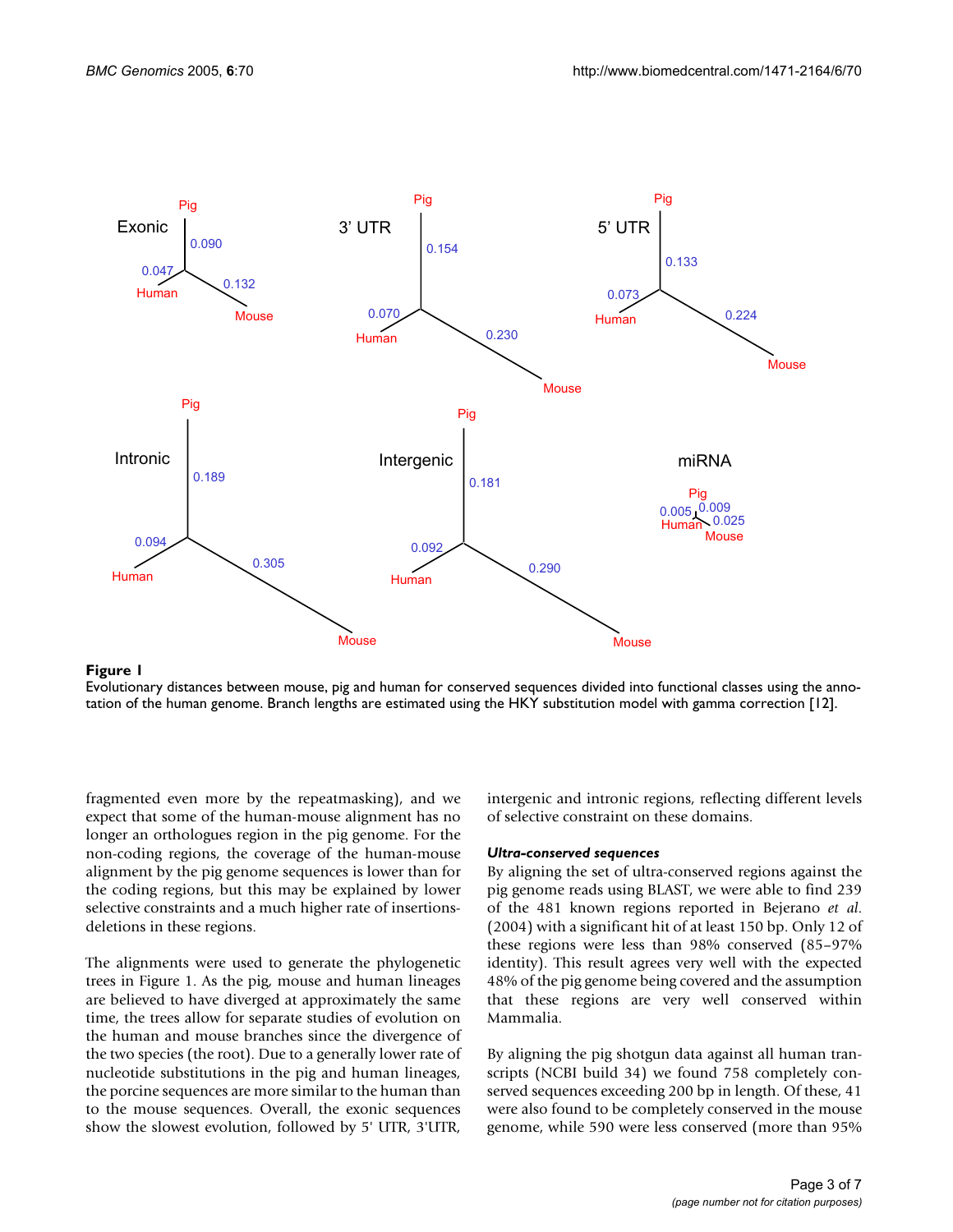| Mean GC content     |              |              |            | Variance GC content |       |            |
|---------------------|--------------|--------------|------------|---------------------|-------|------------|
| Type of<br>sequence | <b>Human</b> | <b>Mouse</b> | <b>Pig</b> | Human               | Mouse | <b>Pig</b> |
| Intron              | 0.390        | 0.413        | 0.407      |                     | 0.82  | 1.02       |
| Coding              | 0.487        | 0.500        | 0.496      |                     | 0.69  | 1.01       |
| 3' UTR              | 0.404        | 0.426        | 0.418      |                     | 0.77  | 1.03       |
| 5' UTR              | 0.595        | 0.593        | 0.592      |                     | 0.81  | 0.92       |
| Intergenic          | 0.384        | 0.399        | 0.396      |                     | 0.91  | 1.01       |

**Table 2: Average GC content and the variance among alignments exceeding 40 bp for each species and each functional category. Variance is standardized to the variance observed in the human sequence.**

identity over at least 80% of the length). BLASTing human transcripts vs. the fully assembled mouse genome (NCBI build 32), we found 2709 ultra-conserved regions. When aligning this set of sequences against the artificially fragmented mouse genomic dataset using BLAST it was only possible to classify 664 (24.5%) as ultra-conserved – less than the 758 elements found in the human-pig comparison.

#### *miRNA*

The set of pig miRNAs (1) was compared to human and mouse and it was possible to obtain 50 three-way alignments. The evolutionary tree in Figure 1 was constructed using the HKY+gamma model from these alignments with gap positions removed. By construction, the miRNAs are more conserved than even the protein coding sequences, but with pig and human being phylogenetically closest. For the 50 triple-alignments, we obtained 25 cases where pig is closer to human than to mouse, 2 cases where pig is closer to mouse than to human, and 23 cases where pig is equally distant to human and mouse.

# *GC content*

The intra-genomic variation in GC content among the individual alignments reflects the isochore structure of the genome. Thus, from the three species alignments, we calculated the GC content for each functional sequence class for each aligned fragment. For a given type of sequence, only alignments having more than 40 nucleotides of the specific type were used. Table 2 shows that the mean GC content is similar among the three species. The variance among alignments in GC content is generally lower in mouse than in pig and human, but mostly so for coding sequences, followed by the UTR and intron regions (Table 2). Figure 2 shows the distribution of GC% for the coding alignments. The reduced variability in GC content in mouse compared to human has been shown previously, e.g. Figure 8a in [4]. The results presented here suggest a very similar pattern in human and pig.



## Figure 2

The distribution of GC content in exons for human, pig and mouse. Only alignments with more than 40 base pairs of exon sequence were used.

#### **Discussion**

Even though divergence between pig and human occurred approximately at the same time as the divergence between human and mouse, the pig sequence is much more similar to the human sequence. Thus, the availability of the pig sequence effectively subdivides the human-mouse evolutionary branch at a position closest to human. This implies that one can determine which changes occurred on the human and mouse branches, respectively, since their divergence. The results of the phylogenetic analysis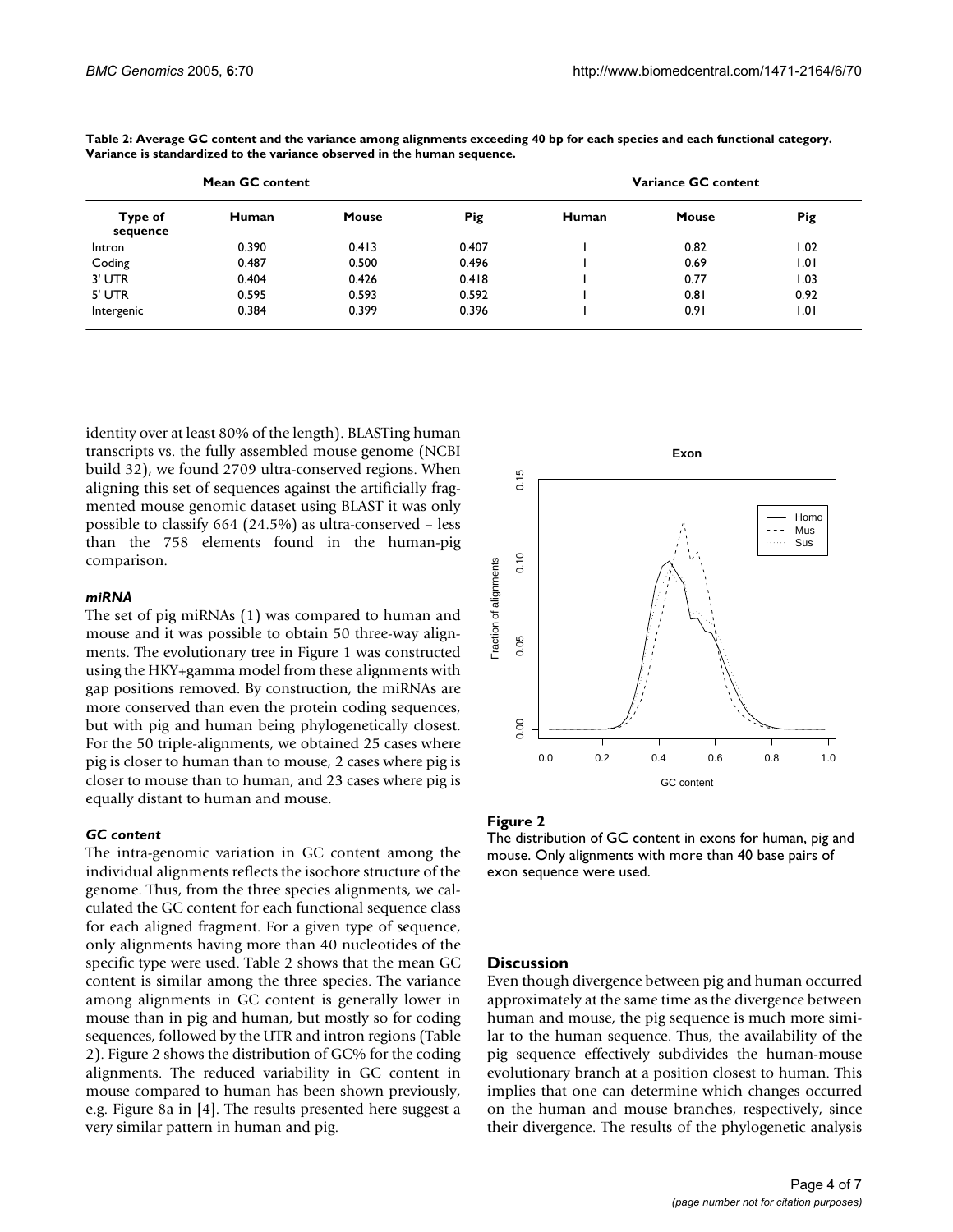show that the relative length of the mouse, human and pig branches are different for the different types of data. Intronic sites and intergenic sites show a similar pattern, which also closely resembles that of synonymous sites [see [7]], reflecting that purifying selection is probably weak and similar for these regions. It is noteworthy that intergenic branch lengths are slightly shorter than intronic ones (and both are shorter than synonymous sites, see [7]). This may reflect either 1) more selective constraints on intergenic sequences than intronic, i.e. parts of the annotated intergenic sequences are indeed genic, or 2) a bias in the construction of the human-mouse alignment that make it easier to align sequence close to the conserved exons so that somewhat more divergent intronic sequence can be detected. The differences in evolutionary rates among the three species are most likely attributable to differences in generation times since they diverged. Non-synonymous sites show shorter branches that are much more similar in lengths among the species [7]. This reflects purifying selection, which has been strongest in the mouse lineage, followed by pig and then human [20,21]. The reason for this may be the larger average population size in the mouse since divergence. The UTR regions shows more selective constraint than introns.

The similarity between human and pig adds to the recently reported ultra-conserved regions [14]. Pig and human share more ultra-conserved regions than human and mouse, and (correcting for the coverage in the data presented) virtually all of the ultra-conserved elements defined by Bejerano *et al*. [14] are also found in pig and therefore most likely in the artiodactyls lineage.

Variation in GC content along the genome (isochore structure) is more pronounced in primates than in rodents [4,5]. The present results extend these findings and put artiodactyls in line with primates – lending further support to the suggestion that isochore evolution in rodents deviates from all other lineages, possibly because of extensive genome rearrangements [22].

# **Conclusion**

A 0.66X coverage pig genome survey is hereby released. Even though it is only a beginning, the data offer many analytical possibilities and should also stimulate the international initiatives to generate a complete draft of the pig genome. The initial analysis of the data adds to our understanding of the evolutionary relationships of humans, mice and pigs. Further comparative genomic studies and more detailed genetic analyses will greatly improve our ability to elucidate pig as well as human biology and medicine.

# **Methods**

# *Generation of pig shot-gun sequences*

Genomic DNA was extracted from blood samples from 5 different breeds of *Sus scrofa* (domestic pig): ErHuaLian, Duroc, Landrace, Yorkshire and Hampshire. Following mechanical shearing, DNA fragments (1–3 kb) were isolated by gel electrophoresis and cloned into the SmaI restriction site of the pUC18 plasmid using blunt-end ligation. After transformation into *E. coli* (strain DH5a) and selection on LB-plates, individual clones were picked for the library. The quality of a library was checked by sequencing a small number of plasmids, which were assembled by phrap and aligned by BLAST to validate the randomness of the library and the proportion of contaminations – including mitochondrial DNA, human fragments and vector sequences. If the library was eligible, plasmid DNA was extracted from the individual clones using the membrane-filter method (Millipore). The pig genomic inserts were sequenced using the M13 bidirectional sequencing primers on the MegaBACE1000 platform using ET dye terminator. The chromatograms were registered in a relational database tracking all generated data to eliminate duplicated work and check for errors. Using phred v. 0.020425.c with a quality cut-off of 0.05 and the -trim\_alt parameter the chromatograms were traced and the resulting traces were masked for vector sequences using CROSSMATCH (0.990329). Resulting sequences were resubmitted to the relational database and prepared for submission. Following removal of contamination from vector and bacterial host, we retained 3,835,271 reads of at least 150 bp.

All sequences with trace files have been submitted to the Ensembl/NCBI Trace repository under the center name "SDJVP", and project name "Sino-Danish Pig Genome Project".

### *Repetitive elements*

Standard masking of repetitive sequences was performed using Repeatmasker version 2004/03/06 with RepBase Update 8.12 with *Sus scrofa* as query species, using default settings.

### *Construction of three species alignments*

The newest build of the human-mouse pairwise alignment (hg17/mm5) based on the improved blastZ algoritm [8] was downloaded from the UCSC genome browser [9] and the repeatmasked shotgun-sequences were BLAST'ed up against this alignment using Megablast [10] with the following settings: (w) word size = 12, (e) minimum e-value =  $0.0001$ , (x) extension parameter =  $50$ , (u) Repeatmasked query sequences = True. Resulting hits were then used as tags to build the alignment around (see below).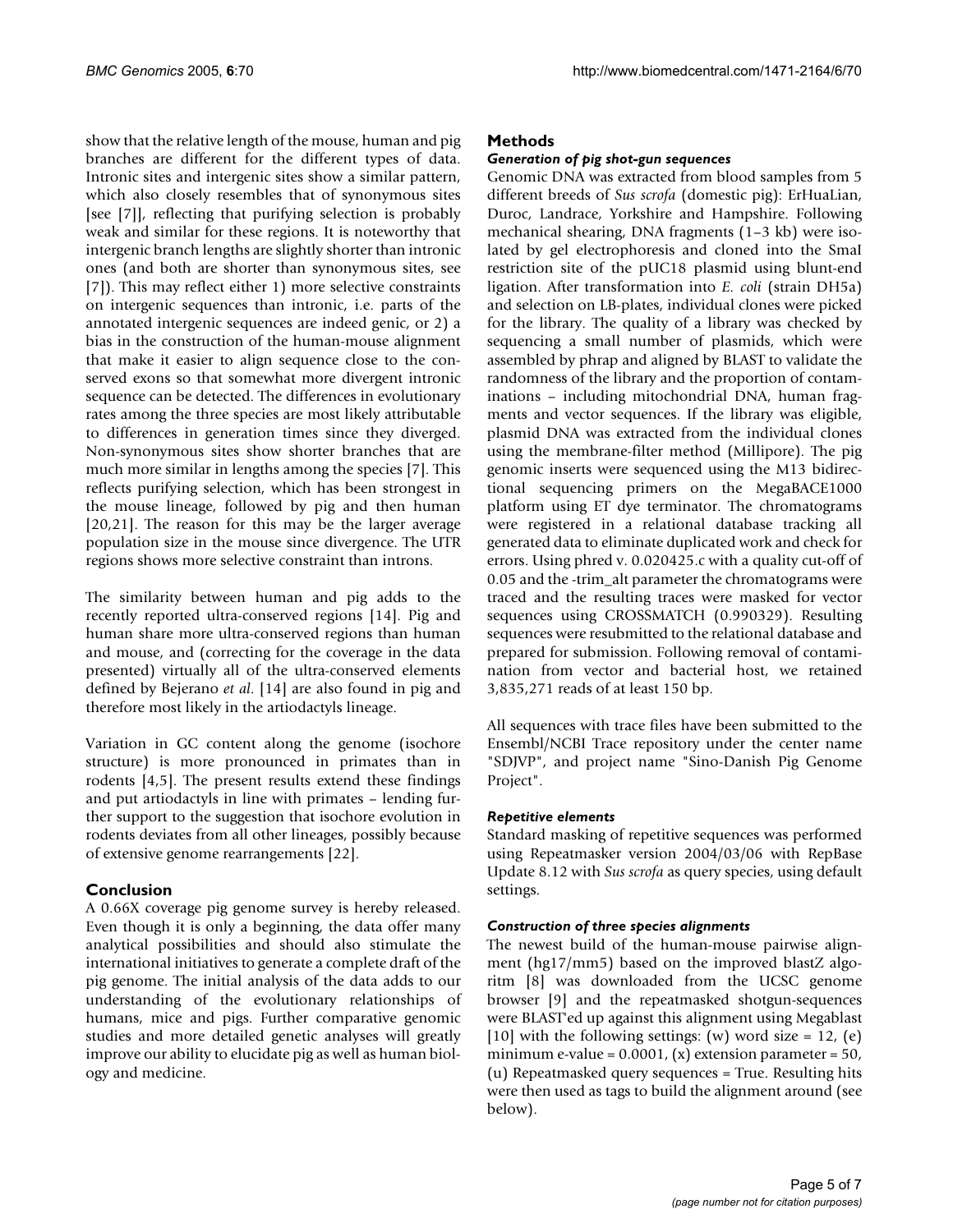All query sequences with multiple blast hits on different parts of the human-mouse alignment (approximately 10%) were removed at this point and only the remaining pig sequences were used in the further analyses. This was done to conservatively eliminate paralogous hits. The individual blast hits were used to position the pig query sequences on a specific part of the human-mouse alignment. For each BLAST hit a region extending 300 base pairs in both directions was then realigned using DIA-LIGN version 2.2.1 with default parameters [11]. Regions that afterwards were not considered by DIALIGN to be aligned were removed at this point. Subsequently an annotation file (refGene.txt) of the human genome (hg17) was downloaded from the UCSC genome server and used to annotate each position in the alignment according to the following classes 1) protein-coding exon (with reading frame position), 2) intron, 3) 5' UTR, 4) 3' UTR, and 5) intergenic. Phylogenetic analyses were performed on each of these classes separately.

### *Estimation of phylogenetic trees*

A combined alignment for each of the five functional classes was constructed by concatenating the many small three species alignments, and gap positions were removed. For each class of data (exon, 5'UTR, 3'UTR, intron and intergenic), the implementation of the HKY85+GAMMA model [12] in PAML v. 3.14 [13] was used to estimate the number of substitutions in each evolutionary branch.

# *Analysis of ultra-conserved regions*

The data set containing the 481 ultra-conserved regions defined by Bejerano *et al*. [14] was downloaded and used for the first part of this analysis. We estimated how many of these regions that can be found in the pig genome shotgun sequences by a simple BLAST (blastn) approach retaining only hits of a length of 150 bp or more. Since these ultra-conserved regions are based on external data, artefacts due to the relatively low coverage of the pig genome sequences are not important here.

In the second part of the analysis (searching for novel ultra-conserved regions), it was important to address the artefacts that arise from searching for ultra conserved regions in a fragmented dataset. In order to do a comparable search for ultra-conserved regions against the mouse and pig genomes, we artificially created a mouse data set resembling the fragmented pig shotgun data set. Since the identification criteria we use is 100% conservation over 200 bp or more, the length of the individual read as well as the quality become a major factor. The fragmented mouse data set was generated by downloading all  $~5$ 79 million reads of the NCBI trace database, shuffle these randomly, and pick single reads until the same amount of nucleotides was reached as in the pig genomic reads dataset. Only pig reads with length > 200 bp were used and the data set consisted of 2,034,999,640 bp from pig and 2,665,153 reads (2,034,999,649 bp) from mouse.

# *Construction of the miRNA data set*

The reads were BLAST searched [15] (default options) against the miRNA hairpin database [16] and matches of at least 60 nucleotides clustered. The obtained set of 219 clusters contained redundancy as the same pig reads hit the same miRNAs from different species (human, mouse, etc.). This could be converted into a unique set of 68 clusters (each containing 2–5 reads), i.e. each type of miRNA is now only represented once. Each cluster was assembled with Cap3 [17] from TGICL [18]. As a result 84 contigs and singletons were obtained and BLAST searched back against the miRNA database. Matches with more than 95% identity in an alignment length larger than 95% of the miRNA hairpin length were selected. This resulted in 54 hairpins complying with the criteria defined in Ambros et al. [19]. In total 51 different mature sequences are covered in the 54 hairpins.

# **Authors' contributions**

LB, HY, CB, MF, SB initiated and coordinated the project, JUW, BL, SH, WD, WL, JY, JIW, HY organized the sequencing work, FP, HHS, HH, AK cleaned up the data and created the database, RW, MHS, FGJ, JG, OFC, TM performed the analyses, RW, MHS, FG, OFC, JUW, GW, LB drafted the paper. All authors have read and approved the paper.

# **Additional material**

# **Additional File 1**

*Distribution of repetitive elements in the pig genome survey sequences. Data obtained from Repeatmasking of shotgun sequences* Click here for file [\[http://www.biomedcentral.com/content/supplementary/1471-](http://www.biomedcentral.com/content/supplementary/1471-2164-6-70-S1.doc) 2164-6-70-S1.doc]

# **Additional File 2**

*Details of investigated miRNAs.* Click here for file [\[http://www.biomedcentral.com/content/supplementary/1471-](http://www.biomedcentral.com/content/supplementary/1471-2164-6-70-S2.doc) 2164-6-70-S2.doc]

# **Acknowledgements**

This study was supported by grants from: Danish National Committee for Pig Production, Danish Trans-Disciplinary Research Programme: "Comparative Genomics Focusing on Man and Pig", Danish National Research Foundation: "Danish Platform for Integrative Biology", The Danish Technical Research Council, Danish Center for Scientific Computing, Chinese Academy of Sciences, Chinese Ministry of Science and Technology, Natural Science Foundation of China. We acknowledge the Sino-Danish Pig Genome Consortium consisting of The Danish Veterinary and Agricultural University (KVL), Denmark, the Danish Institute of Agricultural Sciences (DIAS),